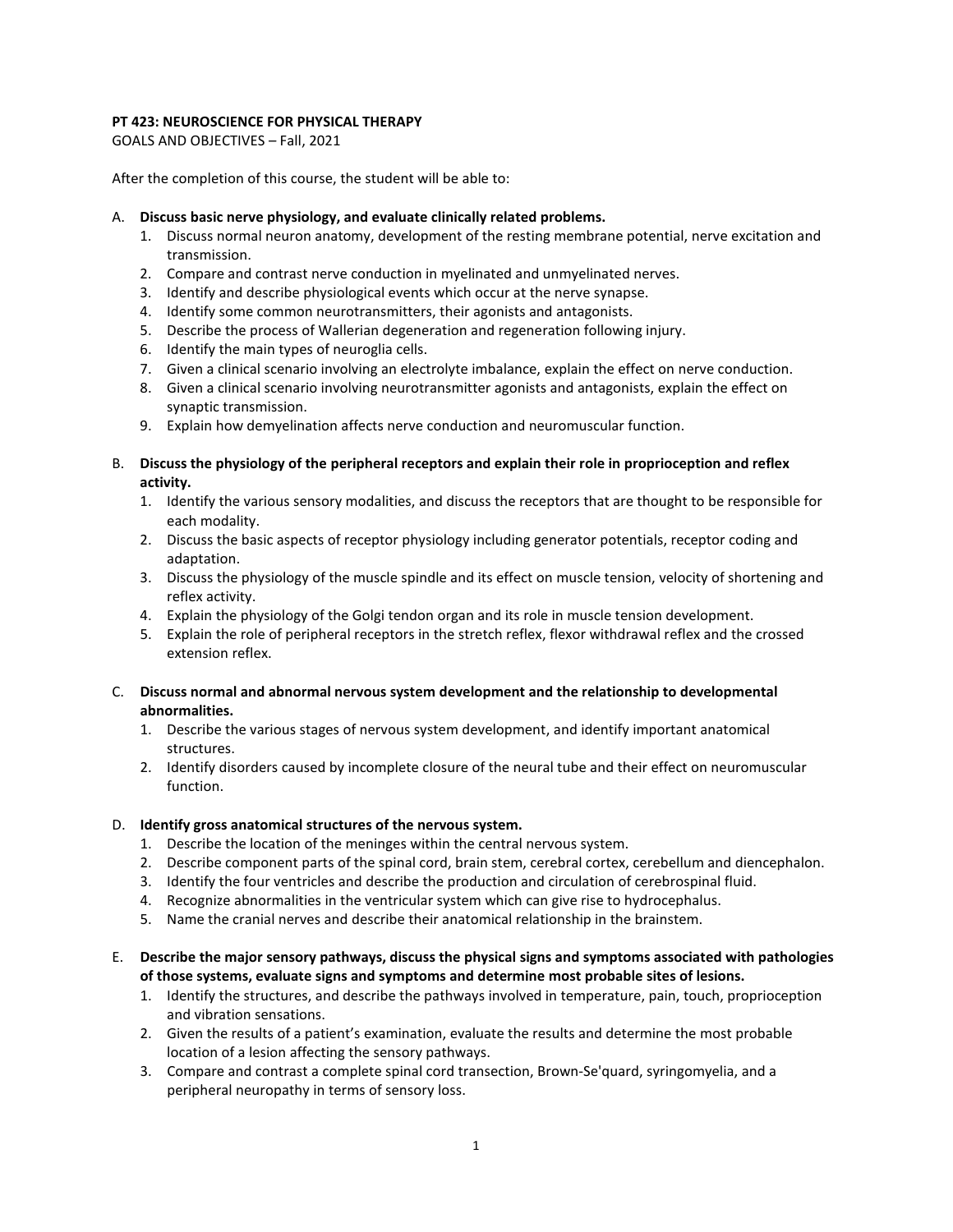- F. **Discuss the functions of all the cranial nerves, discuss the physical signs and symptoms associated with pathologies of the cranial nerves, evaluate signs and symptoms and determine most probable sites of lesions.**
	- 1. Identify the location of the cranial nerve nuclei.
	- 2. Describe the function of each cranial nerve, especially how it relates to a physical therapy examination.
	- 3. Describe the pathways of the visual reflexes and their clinical significance.
	- 4. Given the results of a patient's examination, evaluate the results and determine the most probable location of a lesion affecting the cranial nerves.
- G. **Describe the major motor pathways, and discuss the physical signs and symptoms associated with pathologies of those systems, evaluate signs and symptoms and determine most probable sites of lesions.**
	- 1. Identify the structures, and describe the pathways involved in the corticospinal, corticobulbar, rubrospinal, tectospinal, vestibulospinal and reticulospinal tracts.
	- 2. Compare and contrast a lesion affecting the peripheral nervous system, pyramidal system, extrapyramidal system and basal ganglia.
	- 3. Differentiate in terms of tests and measures between an upper and lower motor neuron lesion, athetosis, chorea, dystonia, ballism and Parkinson's disease.
	- 4. Differentiate between decorticate and decerebrate posture.
	- 5. Given the results of a patient's examination, evaluate the results and determine the most probable location of a lesion affecting the motor systems.
- H. **Describe the major cerebellar pathways, and discuss the physical signs and symptoms associated with pathologies of the cerebellum, evaluate signs and symptoms and determine most probable sites of lesions.**
	- 1. Compare the effects of lesions affecting the cerebellum, pyramidal system and basal ganglia.
	- 2. Differentiate in terms of tests and measures between a cerebellar lesion affecting the median, paramedian and lateral zones.
	- 3. Given the results of a patient's examination, evaluate the results and determine the most probable location of a lesion affecting the cerebellum and its pathways.
- I. **Describe the major cerebral cortex pathways, and discuss the physical signs and symptoms associated with pathologies of the cerebral cortex, evaluate signs and symptoms and determine most probable sites of lesions.**
	- 1. Describe the effects of lesions to various areas (Brodmann's) of the cerebral cortex affecting motor and sensory pathways.
	- 2. Compare between lesions affecting the cerebellum, pyramidal tract basal ganglia, and cerebral cortex.
	- 3. Compare fluent and non-fluent aphasia, and right and left hemisphere lesions.
	- 4. Identify the blood supply to the major areas of the brain, and describe the clinical implications of a problem with circulation of each major vessel.
	- 5. Given the results of a patient's examination, evaluate the results and determine the most probable location of a lesion affecting the cerebral cortex.
- J. **Describe the major auditory, vestibular, olfactory and taste pathways, and discuss the physical signs and symptoms associated with pathologies of those systems.**
	- 1. Identify and describe the major auditory, vestibular, olfactory and taste pathways.
	- 2. Describe the vestibule-occular reflex.
	- 3. Describe the pathophysiology of benign positional vertigo.
- K. **Describe the major autonomic nervous system pathways, and discuss the major physical signs and symptoms associated with pathologies of the system.**
	- 1. Discuss the effect of the parasympathetic and sympathetic nervous system activation on major body organs.
	- 2. Discuss the causative factors, systemic effects and intervention for autonomic dysreflexia.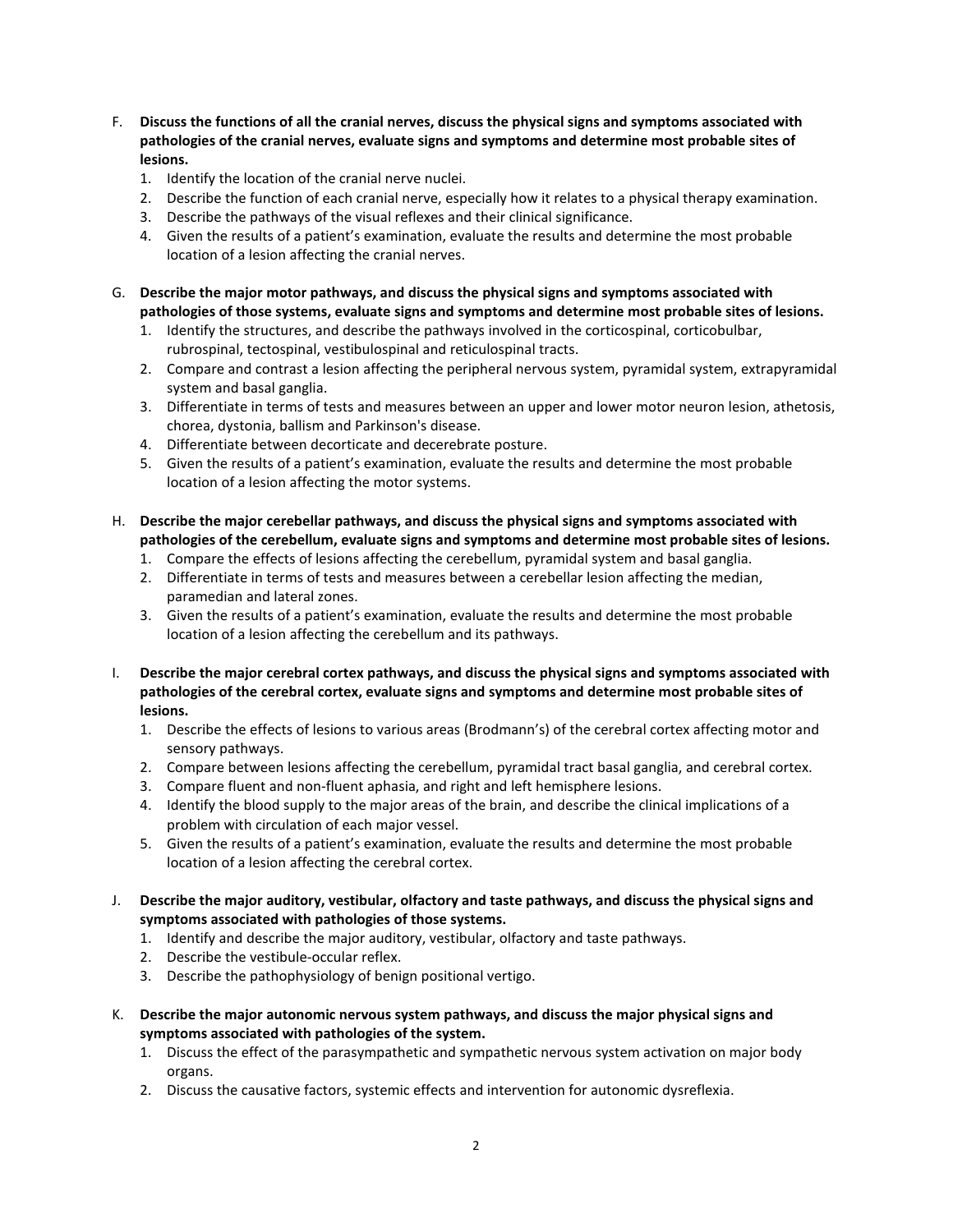# L. **Discuss the concept of pain modulation and the theories which attempt to explain the modulation of pain.**

- 1. Differentiate between the gate control theory and opiate theory of pain modulation.
- 2. Differentiate between actions of enkephalins and endorphins.
- 3. Describe the effects of central sensitization.

# M. **Describe clinical signs and symptoms related to degenerative diseases of the nervous system, stroke and traumatic brain injury.**

- 1. Identify modifiable and non-modifiable risk factors for stroke.
- 2. Describe PT scope of practice related to rehabilitation of a patient who has had a stroke.
- 3. Describe types of traumatic brain injuries and their clinical signs.
- 4. Describe common, standardized scales used to measure cognitive, behavioral and status of consciousness in patients who have had a stroke or traumatic brain injury.
- 5. Describe major nervous system areas that are affected and significant clinical signs associated with amyotrophic lateral sclerosis, Huntington's disease, multiple sclerosis, Guillain-Barre', and myasthenia gravis.
- 6. Describe major nervous system areas that are affected and significant clinical signs associated with Alzheimer's disease.

**GRADING SCALE:** A (90 – 100%), B (80 – 89.9%), C (76 – 79.9%). Grades are based on written examinations and quizzes.

## **Disability/Access Statement:**

Contact me (David Relling, PT Dept) to request disability accommodations, discuss medical information, or plan for an emergency evacuation. To get confidential guidance and support for disability accommodation requests, students are expected to register with DSS at UND.edu/disability-services 180 McCannel Hall, or 701.777.3425.

## **COVID 19 STATEMENT:**

In this course, students are expected to wear face coverings while in the classroom and/or laboratory. Students electing not to comply with these expectations will not be permitted to enter the room. UND strongly encourages all members of the University community, including students, to get vaccinated and model positive behavior both on- and off-campus in order to foster a healthy and safe learning environment for all students. Individuals who would like to discuss disability accommodations regarding face coverings should contact the Disability Services for Students (DSS) office at 701-777-2664 or **[UND.dss@UND.edu](mailto:UND.dss@UND.edu)**. Individuals who are unable to wear a face covering due to a sincerely held religious belief should contact the UND Equal Opportunity and Title IX Office at 701.777.4171 or **[UND.affirmativeactionoffice@UND.edu](mailto:UND.affirmativeactionoffice@UND.edu)**.

All members of the University community have a role in creating and maintaining a COVID-19 resilient campus. There are several expectations from the School of Medicine and Health Sciences that require compliance, including: Wear face coverings during interactions with others and in the classroom; Wash hands often and use hand sanitizer; Properly clean spaces; and, if you are experiencing any symptoms, Stay home and call your health care provider. Students who fail to comply with any of the COVID related requirements will not be permitted in the classroom and may be subject to disciplinary action. We encourage all members of the University community to model positive behavior both on- and off-campus. Any changes in the SMHS COVID related requirements will be communicated to you through the Friday weekly email "For your health" from the Dean's office and email from the program director or chair.

Students who test positive for COVID-19 are expected to immediately self-isolate/quarantine. If you have tested positive for COVID-19 we strongly recommend that you report the information to the Office of Student Rights and Responsibilities at 701.777.2664 or online at https://veoci.com/veoci/p/w/ss2x4cq9238u. Doing so will ensure students have the support they need to continue with their academic goals and to protect others. The policy related to COVID-19 may change throughout the semester due to community spread and updated CDC guidelines. Please check the policy frequently and ask faculty if you have any questions.

## **Academic Integrity:**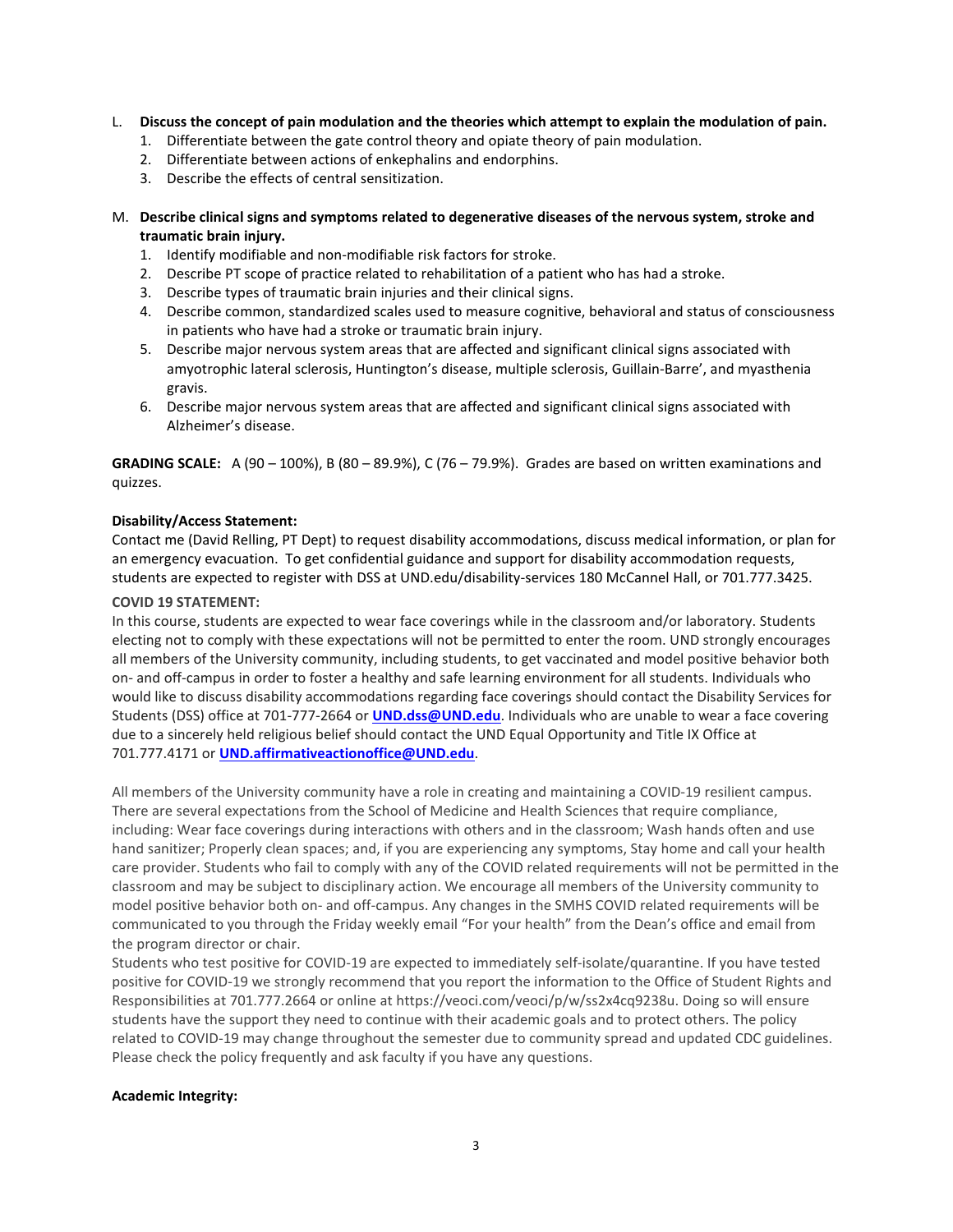In accordance with the rules concerning scholastic dishonesty in the *Code of Student Life*\* at the University of North Dakota, I affirm that I understand these rules and I agree to comply with them. I will not:

- a) receive any additional information or assistance for any exam other that what was provided during class or approved tutor sessions
- b) copy from another student's test
- c) collaborate with or seek aid from another student who may have previously taken the exam
- d) knowingly use, buy, sell, steal, or solicit in whole or in part the contents of any exam
- e) bribe another person to obtain information about any exam

# **Description of Teaching Methods and Learning Experiences:**

Lecture - traditional lecture with team based active learning and functional application of knowledge

**Textbook:** PowerPoint presentations (Blackboard) and printed notes

## **Course Number and Title: PT 423 Neuroscience for Physical Therapy**

## **Description:**

Structure and function of the human nervous system including pathophysiology and clinical applications relevant to physical therapy practice. Prerequisite: Registered in Professional Physical Therapy Curriculum.

## **Department Offering the Course:**

Physical Therapy

**Credit Hours:** 4 credit hours

**Instructor(s):** David Relling PT, PhD & Mohamed Elhamadany, PT, DPT, PhD, PCS

**Clock Hours:** Lecture: 64 lecture/Discussion Hours

# **Course Prerequisites:**

Registered in Professional Physical Therapy curriculum

## **University Policies on Discrimination and Sexual Violence**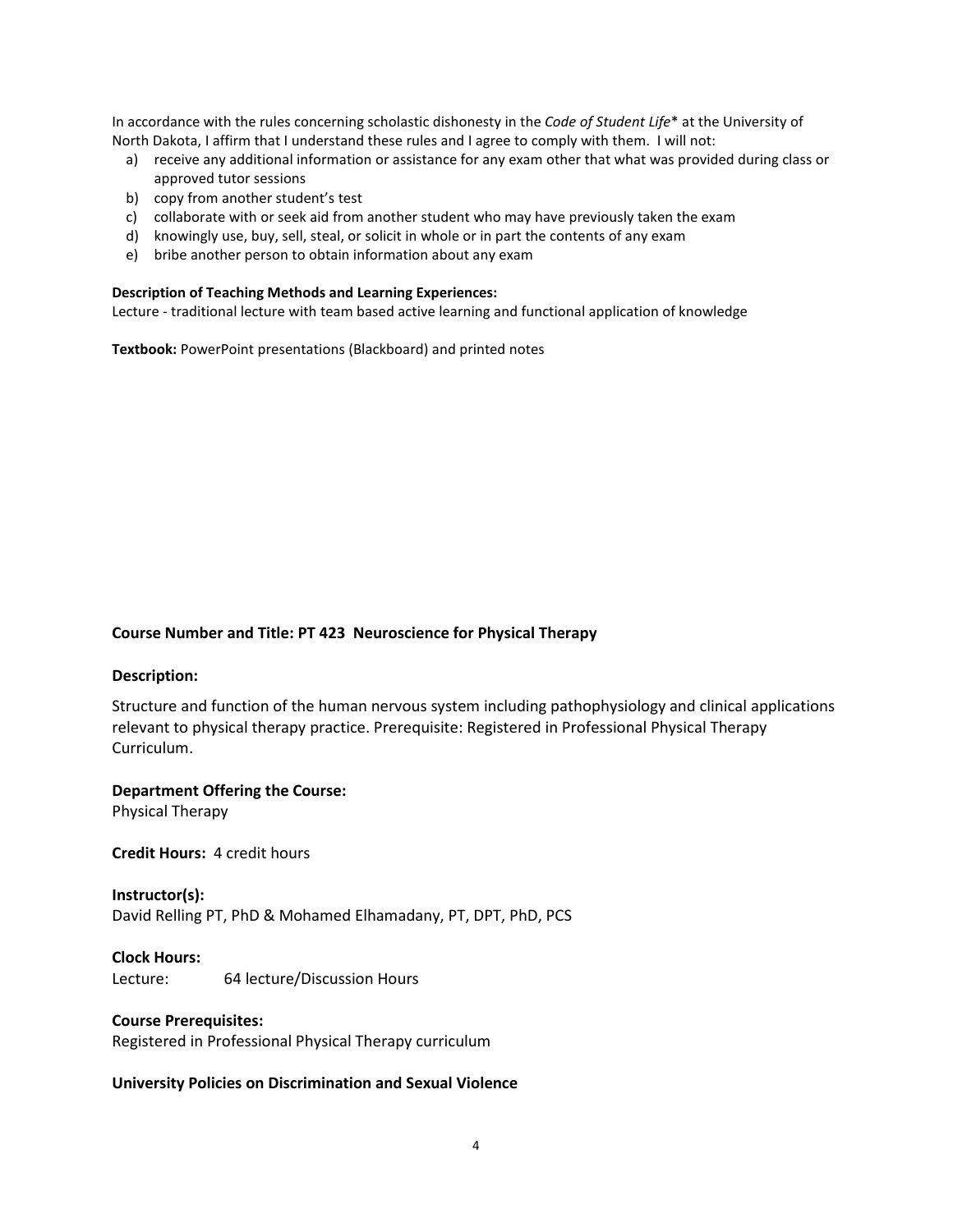It is the policy of the University of North Dakota that no person shall be discriminated against because of race, religion, age, color, gender, disability, national origin, creed, sexual orientation, gender identity, genetic information, marital status, veteran's status, or political belief or affiliation and the equal opportunity and access to facilities shall be available to all. Concerns regarding Title IX, Title VI, Title VII, ADA, and Section 504 may be addressed to Donna Smith, Director of Equal Employment Opportunity/Affirmative Action and Title IX Coordinator, 401 Twamley Hall 777-4171 or email at [und.affirmativeactionoffice@UND.edu.](mailto:und.affirmativeactionoffice@UND.edu)

If you or a friend has experienced sexual violence, such as sexual assault, domestic violence, dating violence or stalking, or sex-based harassment, please contact UND's Title IX Coordinator, Donna Smith, for assistance: 701.777.4171; donna.smith@UND.edu or go to UND.edu/affirmative-action/title-ix.

The [UND Cares Response Team](http://und.edu/student-affairs/student-rights-responsibilities/care-team.cfm) is available to assist with incidents involving UND students 24 hours a day, seven days a week. They respond to incidents such as major accidents, missing students, sickness that interferes with attending classes, death, suicidal ideations, situations involving self-harm, psychological trauma and sexual violence. Contact directly at 701.777.2664 during regular business hours OR University Police Department 701.777.3491 after hours.